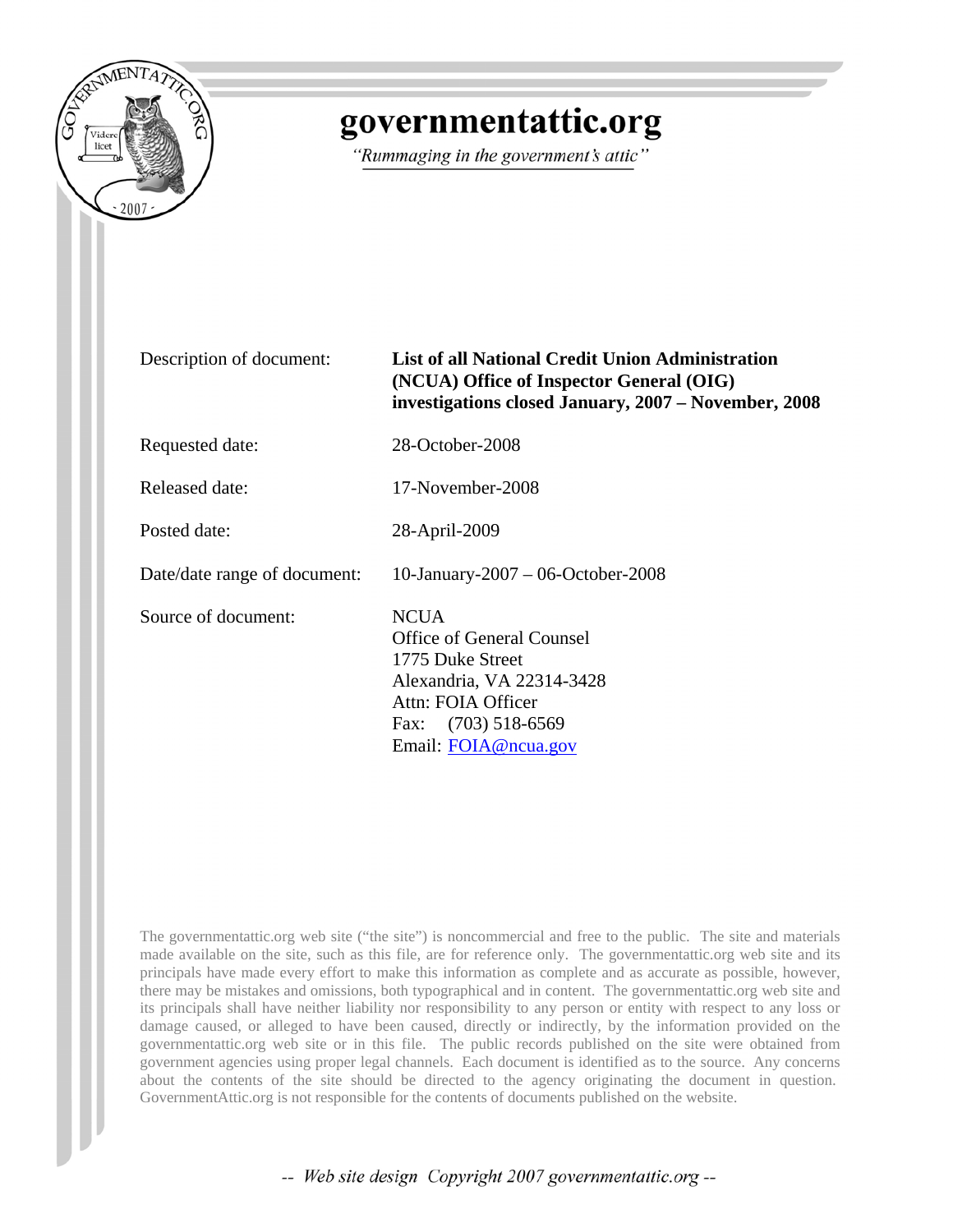

Office of Inspector General

November 17,2008

## Re: Freedom of Information Act Request

This is in response to your letter dated October 28, 2008, requesting information under the Freedom of Information Act (FOIA), 5 U.S.c. § 552. Specifically, you requested from the Office of Inspector General (OIG) a "printout from [our] database of all OIG investigations **closed** during the time period January 1,2007, to the present." (Emphasis in original.)

I have provided herewith one page responsive to your request. Information redacted from this document qualifies for protection under subsections  $(b)(6)$  and  $(b)(7)(C)$  of the FOIA. Subsection (b)(6) permits agencies to withhold information the disclosure of which would constitute an unwarranted invasion of personal privacy. Subsection (b)(7)(C) protects information compiled for law enforcement purposes if its release could reasonably be expected to constitute an unwarranted invasion of personal privacy.

Should you consider any or all of the determinations set forth above a denial of your request, you have the right to appeal those determinations. An appeal may be in writing or sent electronically, and filed within 30 days from the receipt of this initial determination.

If you file a written appeal, please note "FOIA-APPEAL" in the letter and on the envelope and address your appeal to: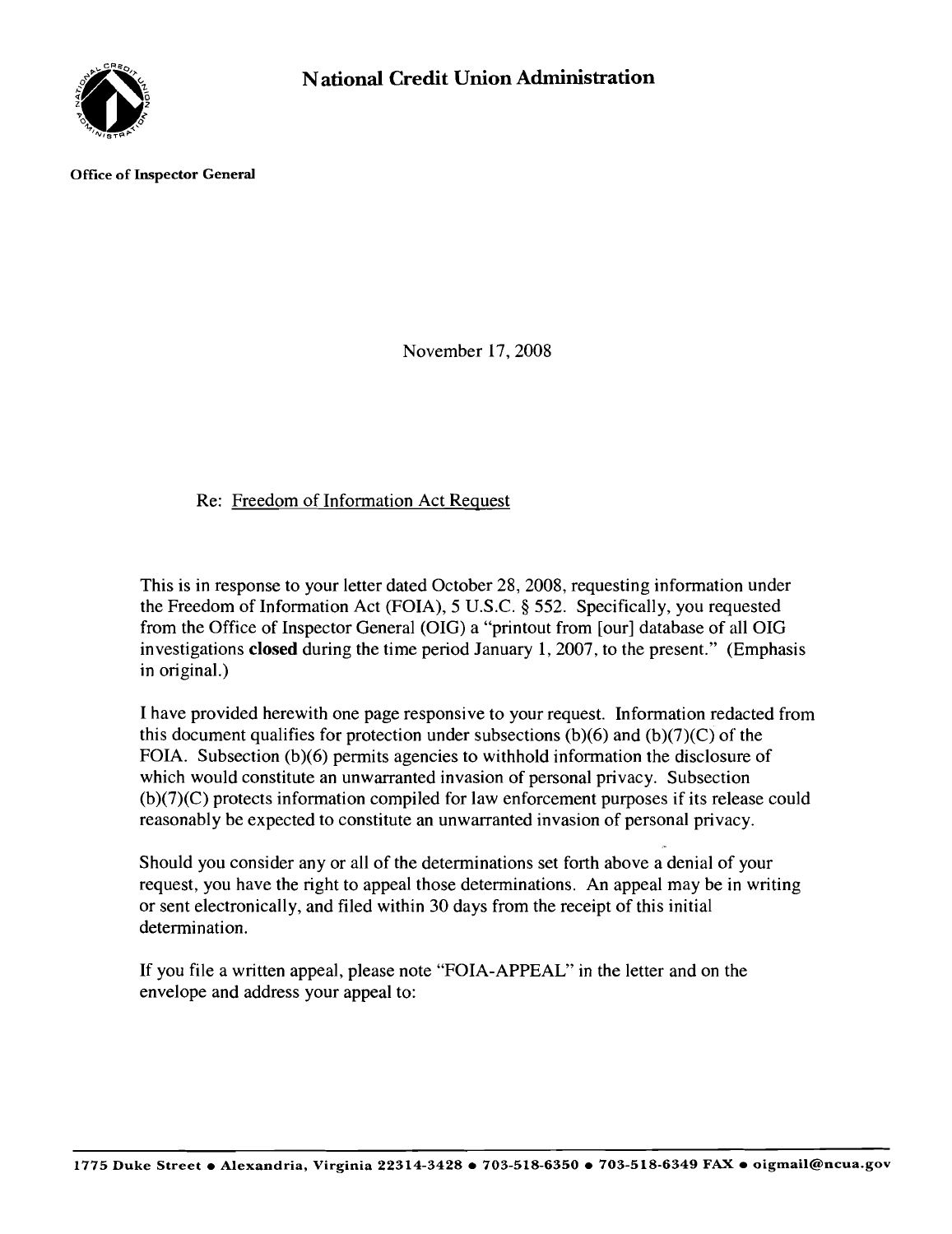November 14,2008 Page 2 of 2

> **National Credit Union Administration Office of General Counsel-FOIA APPEAL Attention: Linda Dent 1775 Duke Street Alexandria, Virginia 22314-3428**

If you wish to submit your appeal by email, address the email to FOIA@ncua.gov. If you submit an appeal by email, the subject line of the email should read "FOIA Appeal."

Sincerely,

 $2224$ 

Sharon Separ Counsel to the Inspector General

Enclosure

Cc: Linda Dent